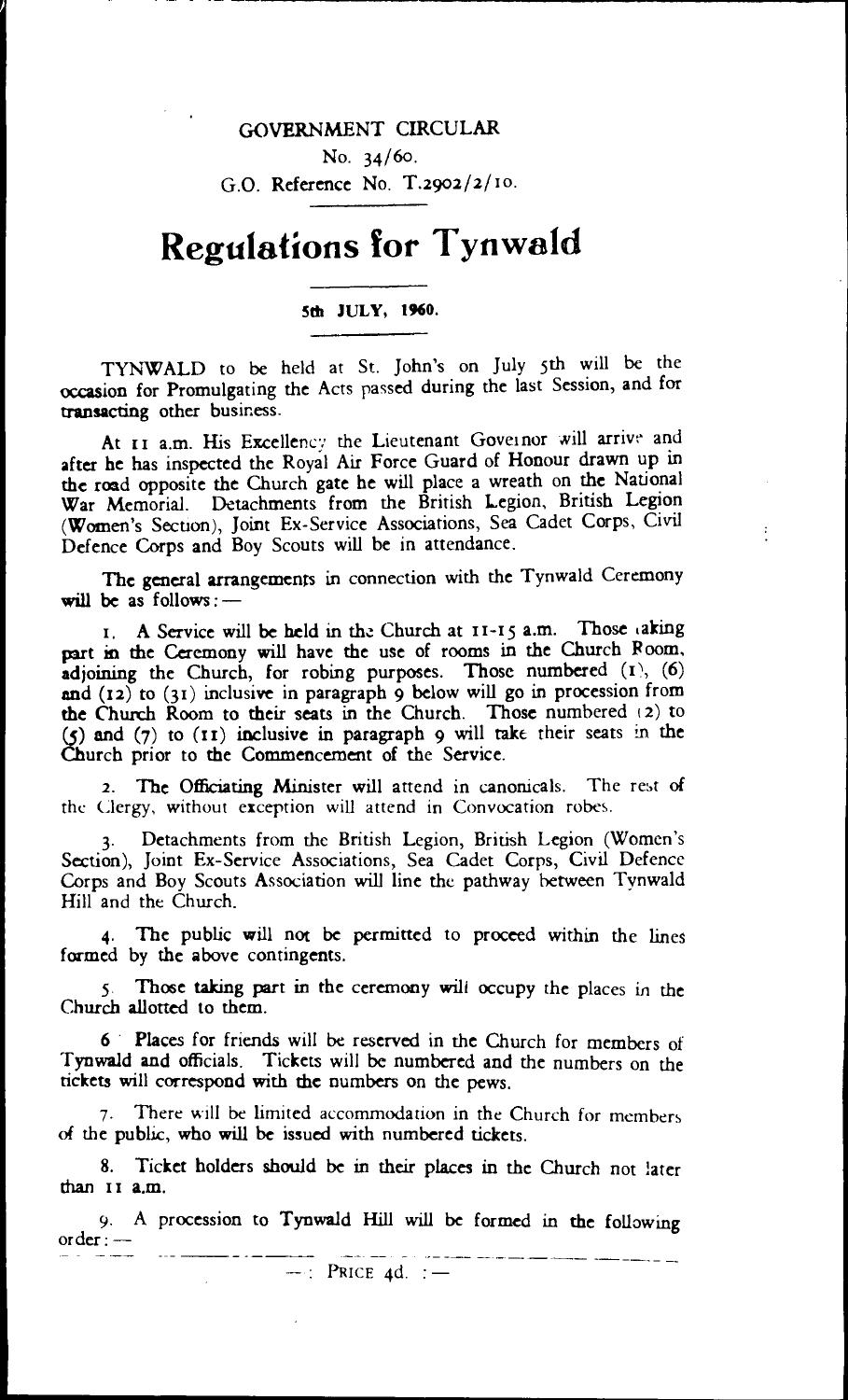- (t) Four Sergeants of the Isle of Man Constabulary.
- (2) The Coroners.
- (3) The Captains of the Parishes.
- (4) Two Ministers of the Free Churches
- $(5)$  The Beneficed Clergy.
- (6) The Officiating Minister.
- (7) The Chairman of the Isle of Man Education Authority.
- (8) The Chairman of the Peel Town Commissioners.
- (9) The Chairman of the Ramsey Town Commissioners.
- (to) The Chairman of the Castletown Town Commissioners.
- (i i) The Mayor of Douglas
- (i2) The Vicar-General.
- (i3) The Archdeacon.
- $(14)$  The High-Bailiff.
- (15) The Chaplain of the House of Keys.
- (16) The Secretary of the House of Keys.
- (i7) The Members of the House of Keys.
- (i8) The Speaker of the House of Keys.
- (t9) The two Messengers of the House of Keys.
- (2o) The Government Secretary.
- (2t) The Members of the Legislative Council.
- (22) The Attorney-General.
- (23) The Second Deemster.
- (24) The First Deemster and Clerk of the Rolls.
- (25) The Lord Bishop.
- (26) The Sword of State.
- (27) His Excellency the Lieutenant Governor.
- (28) The Officers in personal attendance on His Excellency.
- (29) The Chief Constable.
- (3o) The Surgeon to the Household.
- (31) A detachment of the Isle of Man Constabulary.

Before the Procession reaches the War Memorial, it will halt and take up an alignment on either side of the path, facing inwards, so as to enable His Excellency to pass through and be the first to step on to the Hill. The procession will reform behind His Excellency in reverse order to that in which it left the Church. On the approach of His Excellency, troops will " present arms."

lc. All persons in possession of tickets for the Church will be provided with accommodation in an enclosure at Tynwald Hill. After the procession has left the building they will leave pew by pew, commencing from the front. The Church Choir will follow, taking up position on the path opposite the War Memorial in view of the R.A.F. Band.

1. On Tynwald Hill His Excellency the Lieutenant Governor. the members of the Legislative Council, the Government Secretary, the Sword Bearer and the officers in personal attendance on His Excellency will occur)} the top; The Speaker, Members and Secretary of the House of Keys, together with their Chaplain, will be accommodated on the next step; while the High-Bailiff, the Vicar-General. the Mayor of Douglas, the Chairman of the Castletown, Peel and Ramsey Town Commissioners, the Chairman of the Isle **of Man Education Authority, the Clergy (including the Officiating Minister) and the Free Church Ministers will occupy the step below.**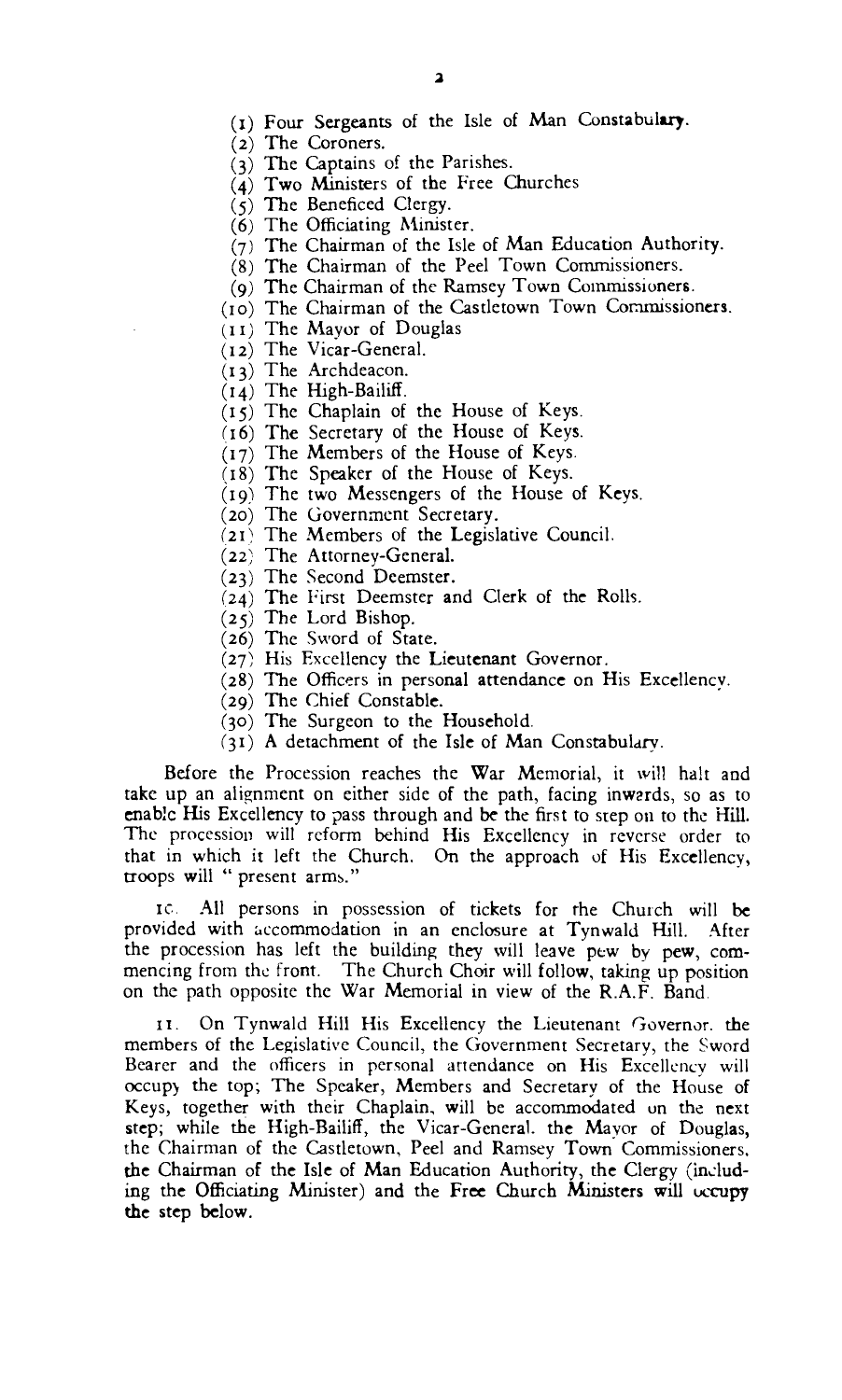**The** Captains of the Parishes will occupy the lowest step and they will be on either side of the approach.

The Coroners will stand at the foot of the Hill.

**12.** When His Excellency is seated on the Hill and the various officials **have taken** up their positions, there will be given a Royal Salute and the National Anthem and the Manx National Anthem will **be** sung by the Church Choir, accompanied by the R.A.F. Band, everybody standing. After the Anthems have been sung the Church Choir will return to the Church.

- (1) His Excellency will resume his seat on the Hill and will say :-
- "LEARNED DEEMSTER, DIRECT THE COURT TO BÉ FENCED." (2) The First Deemster will then say :-
- " CORONER OF GLENFABA SHEADING, FENCE THE COURT." (3) The Coroner of Glenfaba Sheading will fence the Court with the

following form of words :-" I FENCE THIS COURT OF TYNWALD IN THE NAME OF OUR MOST GRACIOUS SOVEREIGN LADY THE QUEEN. I CHARGE THAT NO PERSON DO QUARREL BRAWL OR MAKE ANY DIS-TURBANCE AND THAT ALL PERSONS DO ANSWER THEIR NAMES WHEN CALLED. I CHARGE THIS AUDIENCE TO WIT-NESS THIS COURT IS FENCED. I CHARGE THIS AUDIENCE<br>TO WITNESS THIS COURT IS FENCED. I CHARGE THIS TO WITNESS THIS COURT IS FENCED. WHOLE AUDIENCE TO BEAR WITNESS THIS COURT IS NOW FENCED."

(4) The First Deemster will then say :-" OUTGOING CORONERS SURRENDER YOUR STAVES OF OFFICE TO HIS EXCELLENCY THE LIEUTENANT GOVERNOR."

(5) The Coroners will ascend the Hill in the following order :-

Glenfaba. Michael, Ayre, Garff, Middle,  $R$ ushen :- $\cdots$ 

hand in their staves of office and return to their places.

(6) The First Deemster will then say :-

"IN-COMING CORONERS, TAKE THE OATH IN ANCIENT FORM TO EXECUTE YOUR OFFICES FOR THE ENSUING YEAR, AND RECEIVE YOUR STAVES OF OFFICE FROM THE HANDS OF HIS EXCELLENCY THE LIEUTENANT GOVERNOR."

(7) The Coroners-elect of Glenfaba, Michael and Ayre will then proceed up the Hill together and, on bended knee, take the following oath to be administered by the First Deemster :---" BY THAT BOOK AND BY THE HOLY CONTENTS THEREOF .AND BY 1HE WONDERFUL. WORKS THAT GOD HATH MIRA. CULOUSLY WROUGHT IN HEAVEN ABOVE AND IN THE EARTH BENEATH IN SIX DAYS AND SEVEN NIGHTS, YOU SHALL WITHOUT RESPECT OF FAVOUR OR FRIENDSHIP, LOVE OR GAIN, CONSANGUINITY OF AFFINITY, ENVY OR MALICE, WELL AND TRULY EXECUTE THE OFFICE OF CORONER OF THE RESPECTIVE SHEADINGS OF GLENFABA,